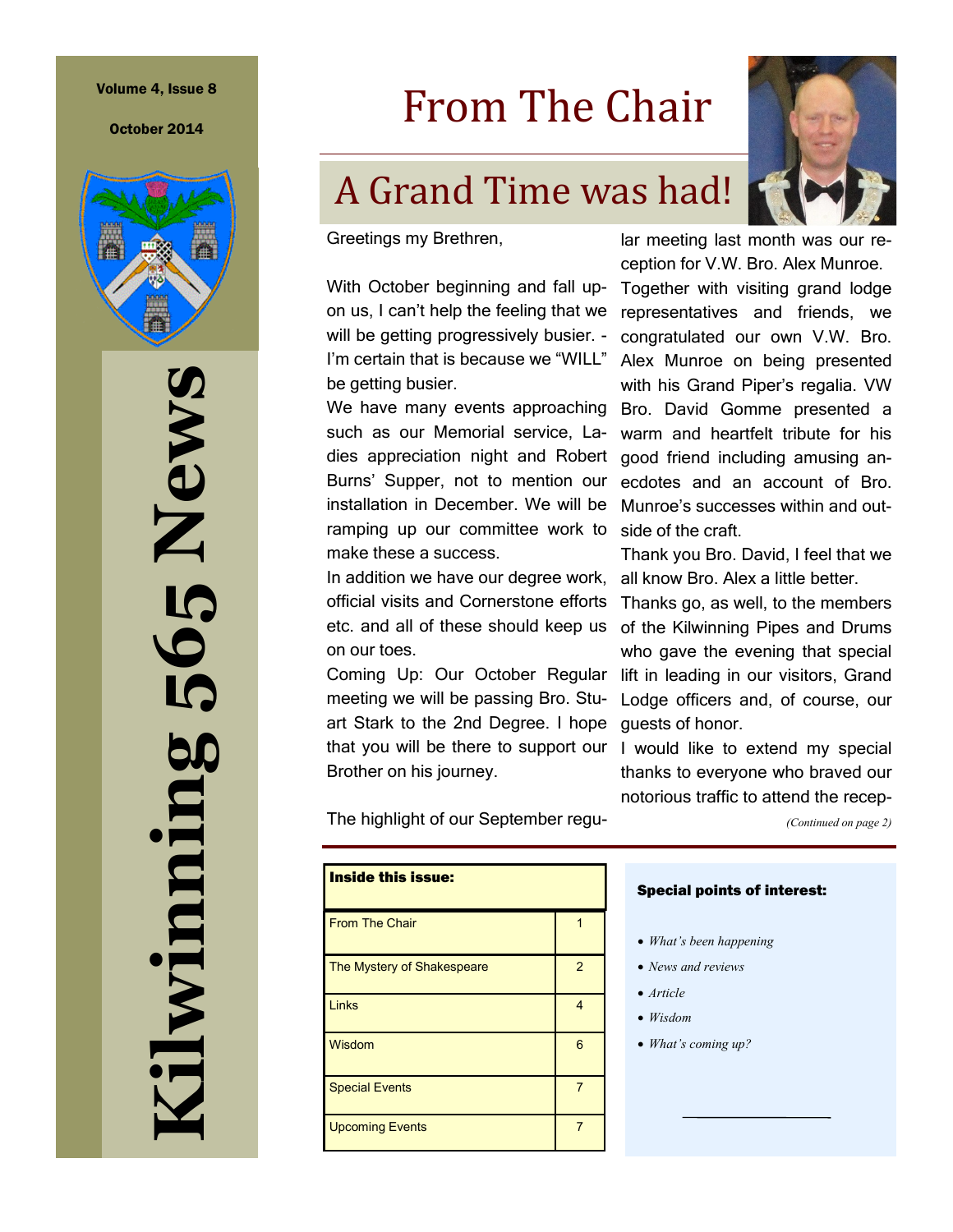#### tion and take part.

It was truly a fraternal night. Good fun, hearty laughter, good food and drink, warm toasts and celebration. I believe it is the nights like these that bond us together, and that can give us that feeling of friendship that enables us to reach out and share that feeling with others.

Sincerely and Fraternally, W. Bro. Marc Decorte Worshipful Master

### **The Mystery of Shakespeare**

#### **Article by W. Bro. Rob Lund**

In many of the plays published under the name of William Shakespeare, are woven themes of an occult nature, of the supernatural, of invisible beings and worlds. The author of these plays was no ordinary man, and his knowledge of nature that extends beyond the physical world is obvious to any student of mystic knowledge. There are some people who will notice, by reading between the lines, that there is a deep undercurrent of mysticism in his work. But in many of his important plays, this mysticism is an integral part of the story and plot, in both tragedy (such as Macbeth and Hamlet) and comedy (such as A Midsummer Night's Dream and The Tempest).

A whole range of supernatural phenomena is given out to the audience: Ghosts, prophecy, clairvoyance, dream visions, ceremonial magic, control of the elements, and nature spirits. In the words of Hamlet:

"There are more things in heaven and earth, Horatio, than are dreamed of in our philosophies".

Through the plays, the author is giving the audience a full and faithful picture of things as they really are, and not as those who have only partial sight imagine them to be.

However, for more than one hundred and fifty years, it has been proposed that the works published under the name of William Shakespeare were actually written by Sir Francis Bacon. More recently, others have speculated that it was Edward De Vere who was the author, and with some merit.

Consider Shakespeare's background and education (his parents were illiterate, as was his daughter), and the fact that nothing handwritten by him has ever been found, except the signature on his will (and that appeared to have been written with difficulty).

Manly Palmer Hall, a well-known Masonic author and mystic, writes:

> "There are in existence but six known examples of Shakspere's handwriting. All are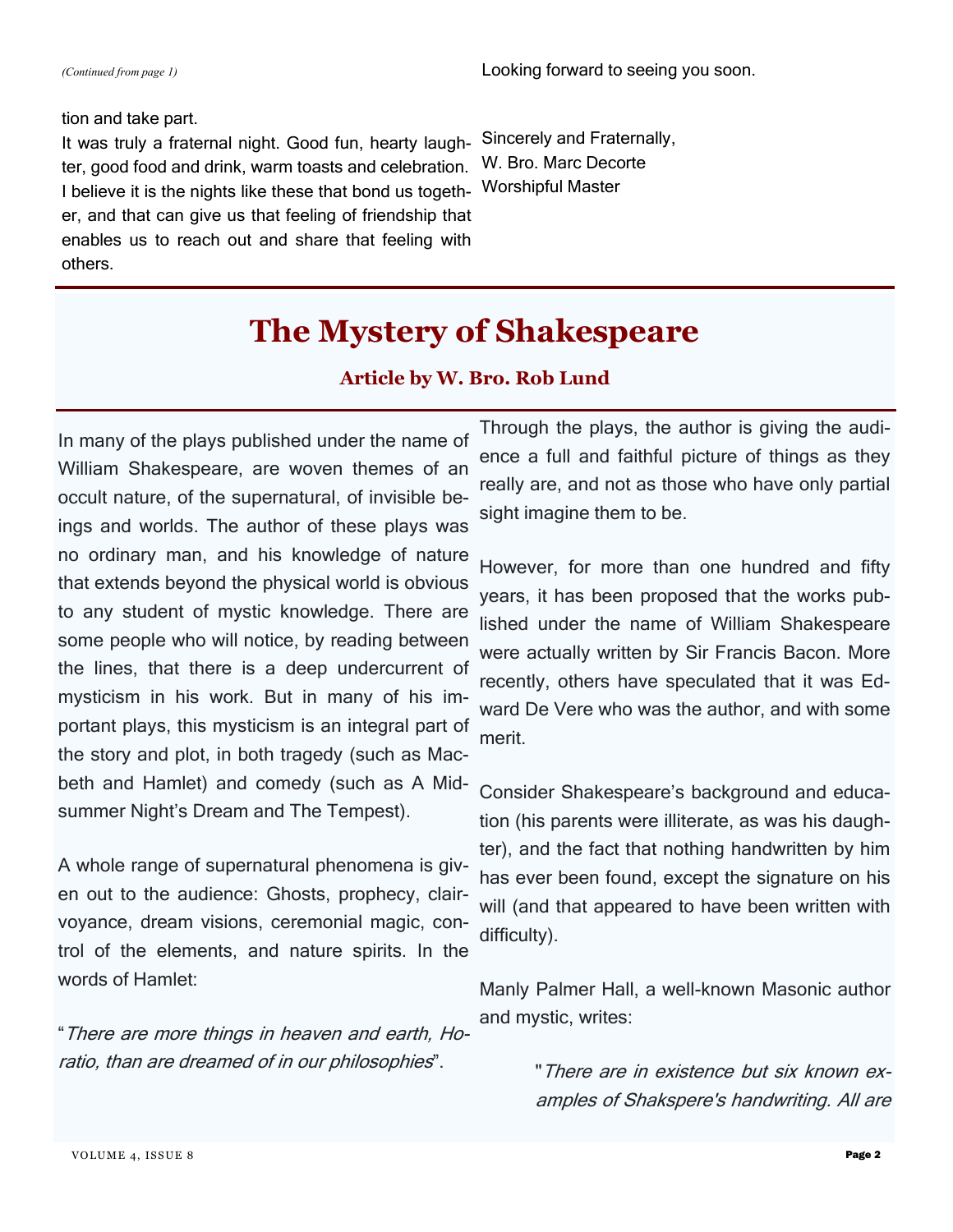also, apparently, an early Freemason, and may even have had a hand in contributing to Masonic

signatures, and three of them are in his Ritual. will. The scrawling, uncertain method of

their execution stamps Shakspere as unfa- The following is quoted from The Secret Teachmiliar with the use of a pen, and it is obvi- ing of all Ages, by Manley P Hall:

ous either that he copied a signature prepared for him or that his hand was guided while he wrote. No autograph manuscripts of the "Shakespearian" plays or sonnets have been discovered".

Based on the above, I am inclined to rule him out as the author of the plays and sonnets attributed to him.

After some research, I am inclined to believe that Francis Bacon was the real author. I will offer some strong evidence for this below.

Bacon was well educated, and a founder of modern scientific thought and philosophy. His ideas led to the foundation of the Royal Society. He was seen as an interpreter of truth and light for the common man. Books published under his name have some commonalities with those published under the name Shakespeare, in terms of themes and figures of speech. Many of the scenes in the plays parallel incidents in Bacon's life.

He was also a member of the Rosicrucian order. I have read a few articles and books where this is shown as being purely speculative, and of some doubt. However, AMORC (Ancient Mystical Order of the Rose Cross) not only states that he was a Rosicrucian, but that he was the Imperator of the Order (equivalent to a Grand Master). He was

"Scores of volumes have been written to establish Sir Francis Bacon as the real author of the plays and sonnets popularly ascribed to William Shakspere. An impartial consideration of these documents cannot but convince the open-minded of the verisimilitude of the Baconian theory. In fact those enthusiasts who for years have struggled to identify Sir Francis Bacon as the true "Bard of Avon" might long since have won their case had they emphasized its most important angle, namely, that Sir Francis Bacon, the Rosicrucian initiate, wrote into the Shakespearian plays the secret teachings of the Fraternity of R.C. and the true rituals of the Freemasonic Order, of which order it may yet be discovered that he was the actual founder."

"It was in recognition of Bacon's intellectual accomplishments that King James turned over to him the translators' manuscripts of what is now known as the King James Bible for the presumable purpose of checking, editing, and revising them."

"The first edition of the King James Bible contains a cryptic Baconian headpiece. Did Bacon cryptographically conceal in the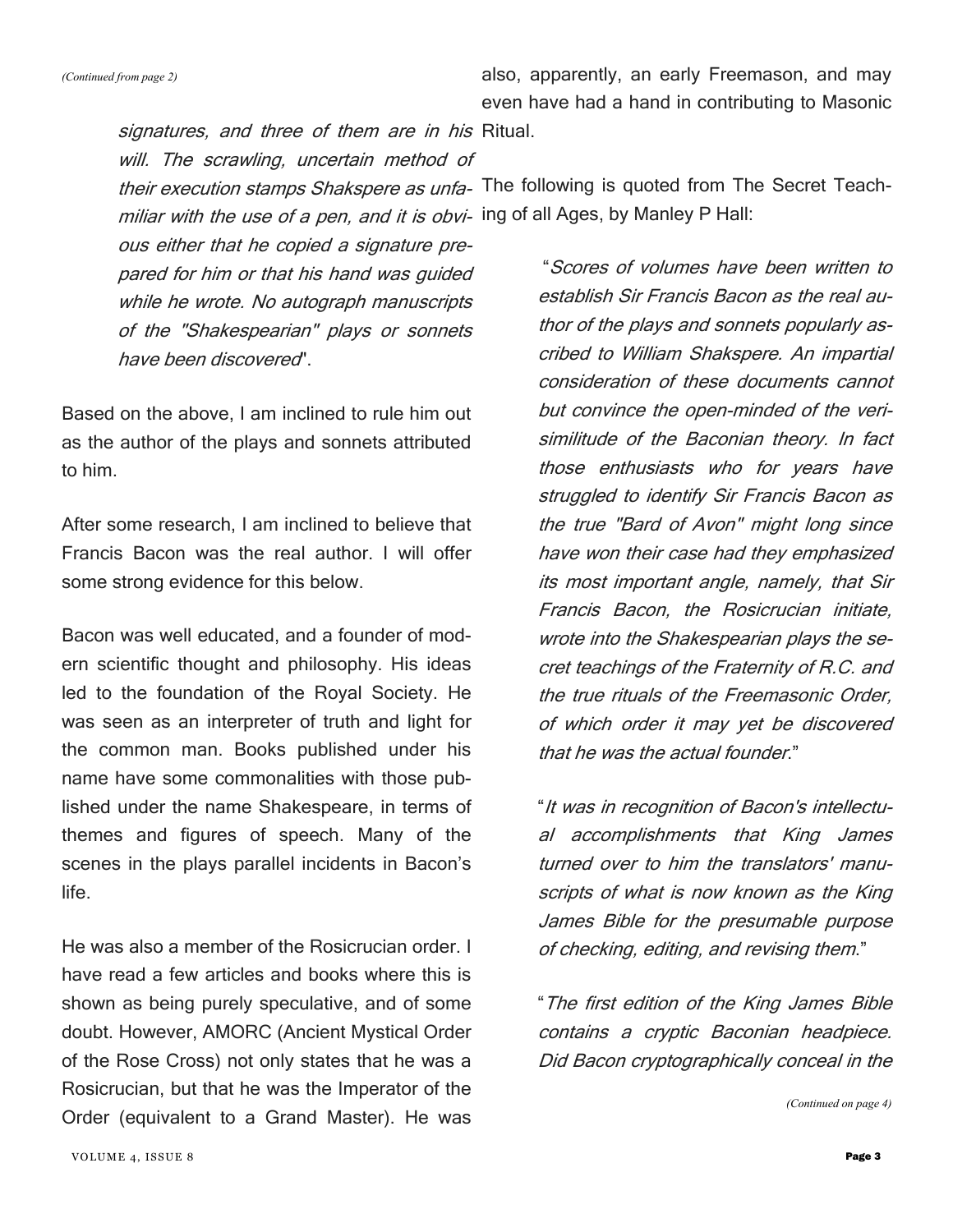*(Continued from page 3)*

Queen Elizabeth I and Robert Dudley, Earl of Leicester, their marriage being an open court se-

Authorized Bible that which he dared not cret. literally reveal in the text--the secret Rosianity?"

but also a courtier, possessed that intimate phers and acrostics were used. knowledge of parliamentary law, and the etieign countries forming the background for the acrostic: plays and was therefore in a position to create the authentic local atmosphere contained in them, but there is no record of William Shakspeare ever having traveled outside of England.

supply the quotations and anecdotes incorpo-form the word BACon. rated into the Shakespearian plays. Many of the ments, he could have read the original books. There was no mention of any books in Shakespeare's will.

Bacon was also, by some accounts, the last of the Tudors, said to have been the elder son of

crucian key to mystic and Masonic Christi- The most convincing evidence for Bacon as Sir Francis Bacon, who was not only a barrister show Bacons name. A number of different cy-Shakespeare is by the recognition of cyphers in the plays and sonnets which, when decoded,

quette of the royal court displayed in the Shake-The simplest form of the acrostic is that whereby spearian plays which could hardly have been ac-Bacon's name was hidden in plain view in the first quired by a man in the humble station of the few letters of lines. In The Tempest, Act I, Scene Stratford actor. He also visited many of the for-2, appears a good example of the Baconian

> "Begun to tell me what I am, but stopt And left me to a bootelesse Inquisition, Concluding, stay: not yet."

The magnificent library amassed by Sir Francis The first letters of the first and second lines to-Bacon contained the type of books necessary to gether with the first three letters of the third line

plays, in fact, were taken from plots in earlier writ-Similar acrostics appear frequently in Bacon's ings of which there was no English translation at acknowledged writings. These are often found that time. Because of his scholastic acquire- near an acrostic of the word "Two", and are sometimes written backwards.

> A more complex technique used can be decoded by "squaring" the text, i.e., putting each letter into

> > *(Continued on page 5)*

#### **Links**

- **Lodge Website: [kilwinning565.com](http://kilwinning565.com)** This site has back issues of the newsletter, and many articles.
- **District Website: [www.torontowestdistrict.com](http://www.torontowestdistrict.com/)**
- VOLUME 4, ISSUE 8 **Page 4**
- Educational articles can also be found on the District web site.
- **Grand Lodge: [www.grandlodge.on.ca](http://www.grandlodge.on.ca)**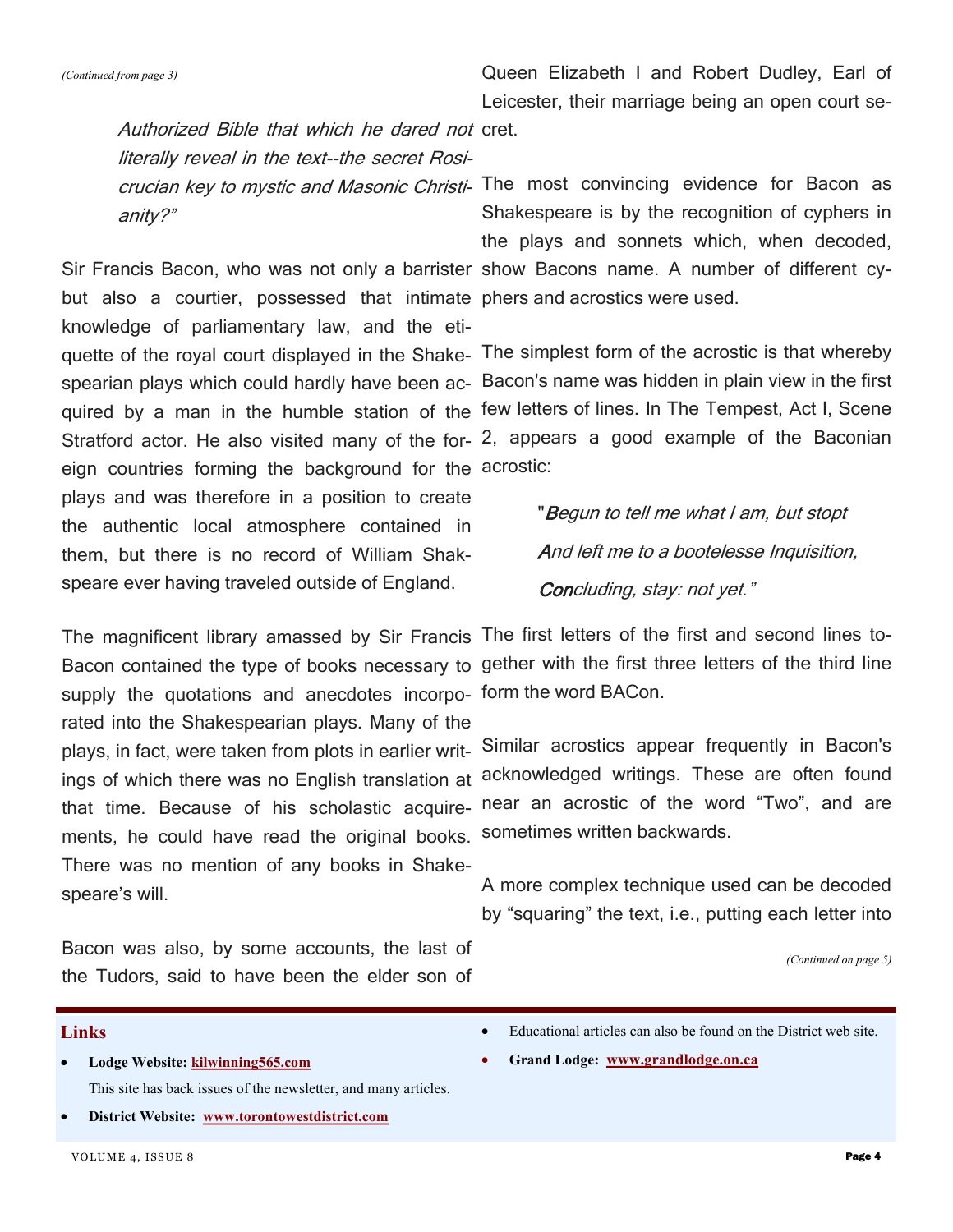a grid, then looking for symmetrical patterns which may show words, or anagrams. I show examples of these below.

It should be noted that these work only with the First Folio edition of Shakespeare's work. This, in itself, is confirming evidence that these are not random patterns.

Some of the letters are shared in order to make the words.





| H           | B         | E | $\Lambda$   | U            | T            | $\mathbf{I}$    | E   | B           | E        | A            | U         | T            | 10             |               |
|-------------|-----------|---|-------------|--------------|--------------|-----------------|-----|-------------|----------|--------------|-----------|--------------|----------------|---------------|
| E           | N         | т | W           | H            | $\mathbf{I}$ | $\vert C \vert$ | H   | T           | R        | U            | T         | H            | D <sub>1</sub> | $\circ$       |
| R           | E         | B | U           | п            | F            | $\Lambda$       | I   | R           | E        | R            | W         | E            | ı              | T             |
| W           | H         | 1 | $\mathbf C$ | H            | D            | $\overline{O}$  | T   | H           | $\Gamma$ | $\mathbb{N}$ | D         | $\mathbb{T}$ | L              | П             |
| H           | A         | U | E           | E            | U            | L               | L   | $\Lambda$   | S        | D            | E         | E            | P              | E             |
| $\mathbf C$ | T         | U | R           | E            | $\Omega$     | F               | T   | H           | E        | R            | $\Omega$  | S            | <b>E</b>       | S             |
| S           | $\Lambda$ | N | D           | $\mathbf{P}$ | L            | $\Lambda$       | Y   | $\Lambda$   | S        | W            | $\Lambda$ | N            | $\mathbb{I}$   | $\Omega$      |
| $\Lambda$   | T         | H | E           | I            | R            |                 | M A | $\sqrt{S}$  | K        | E            | D         | B            | U              | D             |
| E           | $\Omega$  | N | L           | Y            | $\mathbf{I}$ | S               | T   | H           |          | EIIIS        |           | H            | $\overline{O}$ | W             |
| D           | U         | N | R           | E            | S            | P               | E   | $\mathbf C$ | T        |              | EDE       |              |                | D<br>a.       |
| W           | E         | E | T           | R            | $\circ$      | S               | E   | S           |          |              |           |              |                | $D$ O E N O T |

#### F **BACON TUDOR AUTHOR**



*(Continued on page 6)*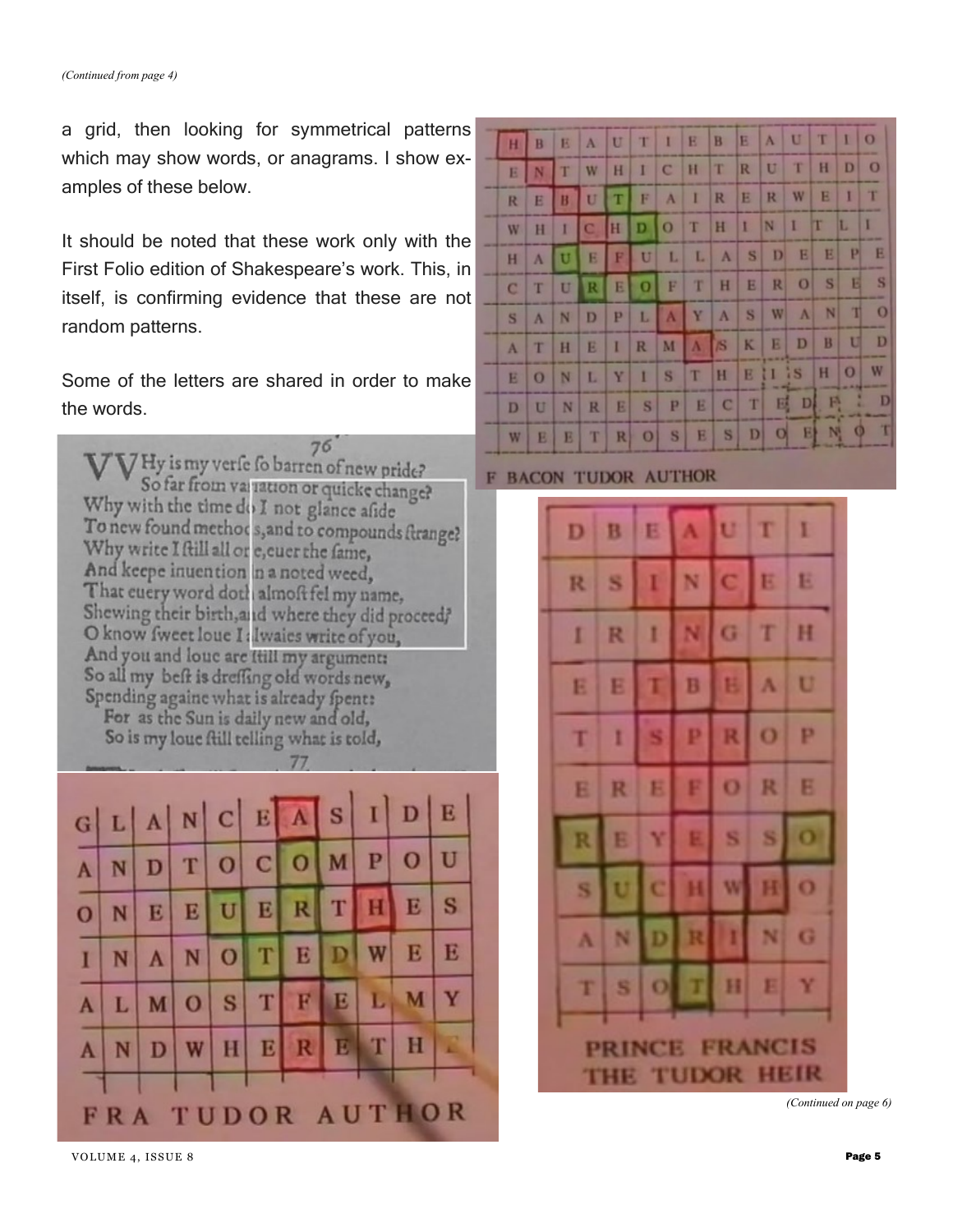*(Continued from page 5)*

Б

 $\overline{O}$ 

S

M

 $\overline{O}$ 

R

N

N

Τ

T

E

B

At least 40 of these have been found in the First Folio edition of the works. Too many to be a co-

incidence.

P м

N

s

N

R

 $\Omega$ 

D

R

O

L

 $\mathbf C$ 

π

W

 $\Omega$ 

H  $\Lambda$ 

E

There are other clues found in wordplay and allegory, as well as in illustrations, but showing these would take a lot of space to present.

So, to me, the evidence is overwhelming. What do you think?

#### **References**

Bacon's Secret disclosed in contemporary books by Granville C Cuningham. Publisher: Gay & Hancock, London 1911

Francis Bacon, Poet, Prophet, Philosopher vs Phantom Captain Shakespeare - The Rosicrucian Mask by W F C Wigston Publisher: Keagan Paul, Trench, Trübner & Co., London 1891

Summary of Baconian Evidence for Shakespeare Authorship - http://www.sirbacon.org/links/evidence.htm

The Secret Teachings of All Ages by Manley P Hall Publisher: H.S. Crocker Co., Inc., San Francisco 1928

PRINCE FRANCIS **AUTHOR OF PLAIES** 

#### WISDOM

#### **NATURAL LAW**

NATURAL: Inherent; having a basis in Nature, Reality and Truth; not made or caused by humankind.

LAW: An existing condition which is binding and immutable (cannot be changed).

Natural Law is ultimately expressed through 7 Basic Principles (first things). Those who know and adhere to these Principles possess the Key through which the Wisdom of the Universe is unveiled.

General Principles Of NATURAL LAW: The Principle of Mentalism The Principle of Correspondence The Principle of Vibration The Principle of Polarity The Principle of Rhythm The Principle of Cause And Effect The Principle of Gender

The next newsletter will expand on the meaning of each of these principle.

| --             |             |          |   |           |              | <b>FRA TUDOR AUTHOR</b> |              |   |                             |     |       |           |                          |   |  |
|----------------|-------------|----------|---|-----------|--------------|-------------------------|--------------|---|-----------------------------|-----|-------|-----------|--------------------------|---|--|
|                |             |          |   |           |              |                         |              |   |                             |     |       |           |                          |   |  |
| T              | H           |          | F | $\Lambda$ | T            |                         |              |   | $H$ $B$ $R$ $W$ $A$ $S$ $T$ |     |       |           | H                        | E |  |
|                |             | <b>R</b> |   |           | INC          | E                       | $\mathbf{O}$ | F | P                           |     | $O$ W | E         | R                        |   |  |
| S <sub>1</sub> | $\bigoplus$ | R        |   |           | A R 耳        | N                       | $\mathbf{o}$ | T | YO                          |     | U     | M         | Y                        | F |  |
| T              | H           | Y        |   | $M$ O     |              | TH                      | E            | R |                             | WAS |       |           | A P E                    |   |  |
| S              | H           | E        | S | $\Lambda$ | $\mathbb{R}$ | D                       | T            | H | $\overline{O}$              | U   | W     | $\Lambda$ | $ \mathbf{S} \mathbf{T}$ |   |  |
| W              | A           | S.       | D | U         | K            | E                       | $\circ$      | F | M                           | п   | L     |           | $\Lambda$                |   |  |

F

I т

R

 $\Omega$ 

W

 $\overline{O}$ 

P

N

R

H

E